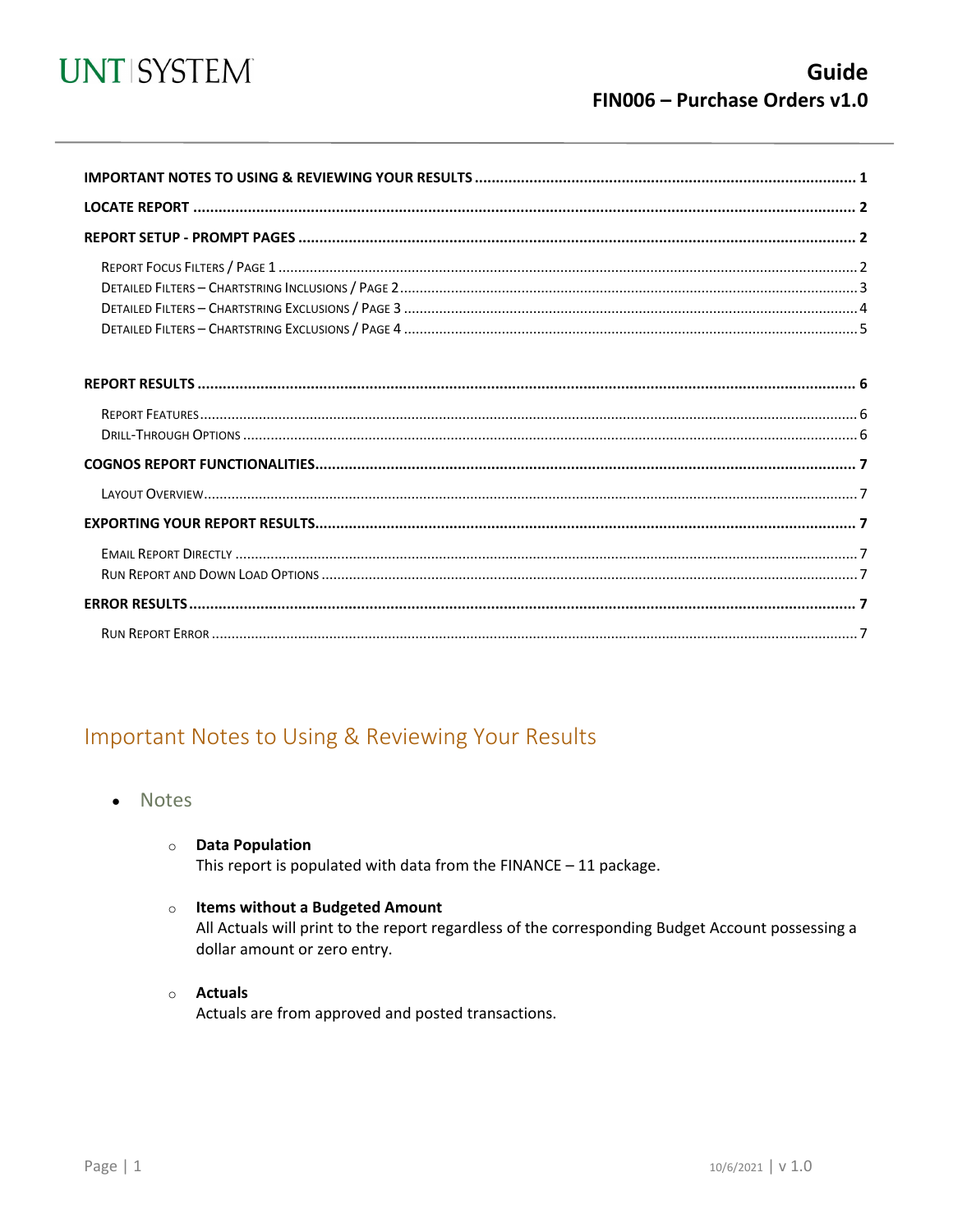### Locate Report

1. From the Budget & Planning **[Reporting Page](https://finance.untsystem.edu/reporting)**, locate

"FIN006 – [Purchase Orders"](https://cognospd.admin.unt.edu/bi/?pathRef=.public_folders%2FUniversity%2Bof%2BNorth%2BTexas%2BSystem%2FPurchasing%2FFIN006%2B-%2BPurchase%2BOrders)

**2. Login** to IBM Cognos to run the report.

# Report Setup- Prompt Pages

### Report Setup - Prompt Pages

All initial **Landing Pages** for reports on the Cognos System will appear similar in format. You will have a set of filtering choices based on the source's available data.



#### REPORT FOCUS FILTERS / PAGE 1

1. Select your parameter choices. (No parameters within this report are required).

| <b>Business Unit</b>                        | Default will pull "All Units" or you may select one particular<br>unit by which to filter the report.                                                                                                                                                                                                                                                                                                                                                                                                                                                                       |
|---------------------------------------------|-----------------------------------------------------------------------------------------------------------------------------------------------------------------------------------------------------------------------------------------------------------------------------------------------------------------------------------------------------------------------------------------------------------------------------------------------------------------------------------------------------------------------------------------------------------------------------|
| Purchase Order                              | If you know a particular Purchase Order you would like to<br>filter by, enter here. When you are ready, click the Insert<br>Button. All items you have typed/pasted into the box will<br>move to the <b>Choices Box</b> .                                                                                                                                                                                                                                                                                                                                                   |
| DepartmentID/Description<br>or Manager Name | You can Search by either the DeptID, Dept Descriptions or if<br>you know the manager, you may type here and search. For<br>further search features, click the <b>Options Link</b> to expand<br>additional search methods. Your results appear in the left<br>box. Highlight any or all results and click the Insert Button<br>to include as your filter choice here.<br>*Notes: CTRL + Click to choose more than one.<br>If you need to view several departments and have a numbered list,<br>you can use the department selection on the Detailed Filters/Page<br>2 below. |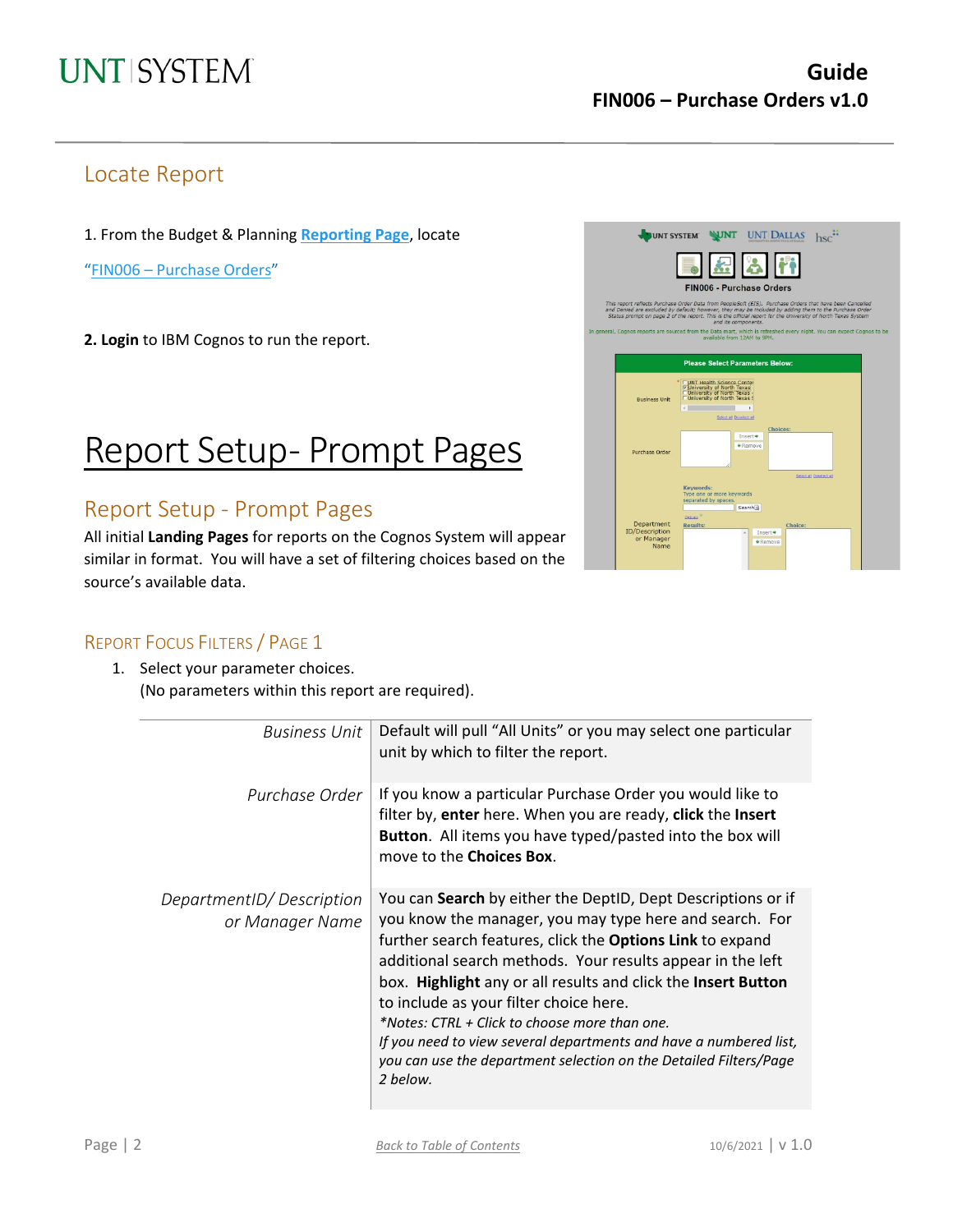| Project ID/Description or<br>Manager Name | You can Search by either the Project ID, Project Descriptions<br>or if you know the manager, you may type here and search.<br>For further search features, click the Options Link to expand<br>additional search methods. Your results appear in the left<br>box. Highlight any or all results and click the Insert Button<br>to include as your filter choice here.<br>*Notes: CTRL + Click to choose more than one.<br>If you need to view several departments and have a numbered list,<br>you can use the department selection on the Detailed Filters/Page<br>2 below. |
|-------------------------------------------|-----------------------------------------------------------------------------------------------------------------------------------------------------------------------------------------------------------------------------------------------------------------------------------------------------------------------------------------------------------------------------------------------------------------------------------------------------------------------------------------------------------------------------------------------------------------------------|
| Entered Days Back                         | You may use this prompt to filter your data to a certain<br>number of days back from the current date (i.e. 30 days<br>back)                                                                                                                                                                                                                                                                                                                                                                                                                                                |

2. If you are satisfied with your choices and do not need to engage Detailed Filters, click the **Finish Button**. Otherwise, to run by other FoaPs elements, click the **Next Button**.

#### DETAILED FILTERS – CHARTSTRING INCLUSIONS / PAGE 2

3. Select your parameter choices.

*Remember that prompts filter your data. By entering values into the prompts you narrow the result sets. Start off by casting a wide net by only using one prompt. You can always rerun the report with additional prompt to narrow the results as needed.*

| Requisition           | You may enter a Requisition number here.                                                                                                                                                                                                                                                           |
|-----------------------|----------------------------------------------------------------------------------------------------------------------------------------------------------------------------------------------------------------------------------------------------------------------------------------------------|
| Vendor                | You can Search by Vendor. You may type here and search.<br>Several numbers may be entered here but each one must be<br>on its own line to filter correctly. When you are ready, click<br>the Insert Button. All items you have typed/pasted into the<br>box will move to the Choices Box.          |
| Commodity/Buyer       | You can Search by Commodity/Buyer. You may type here<br>and search. Several numbers may be entered here but each<br>one must be on its own line to filter correctly. When you are<br>ready, click the Insert Button. All items you have<br>typed/pasted into the box will move to the Choices Box. |
| <b>Budget Date</b>    | You may enter a range for Budget Date by which to filter the<br>report.                                                                                                                                                                                                                            |
| Purchase Order Status | You may select one or multiple Purchase Order Status by<br>which to filter the report.                                                                                                                                                                                                             |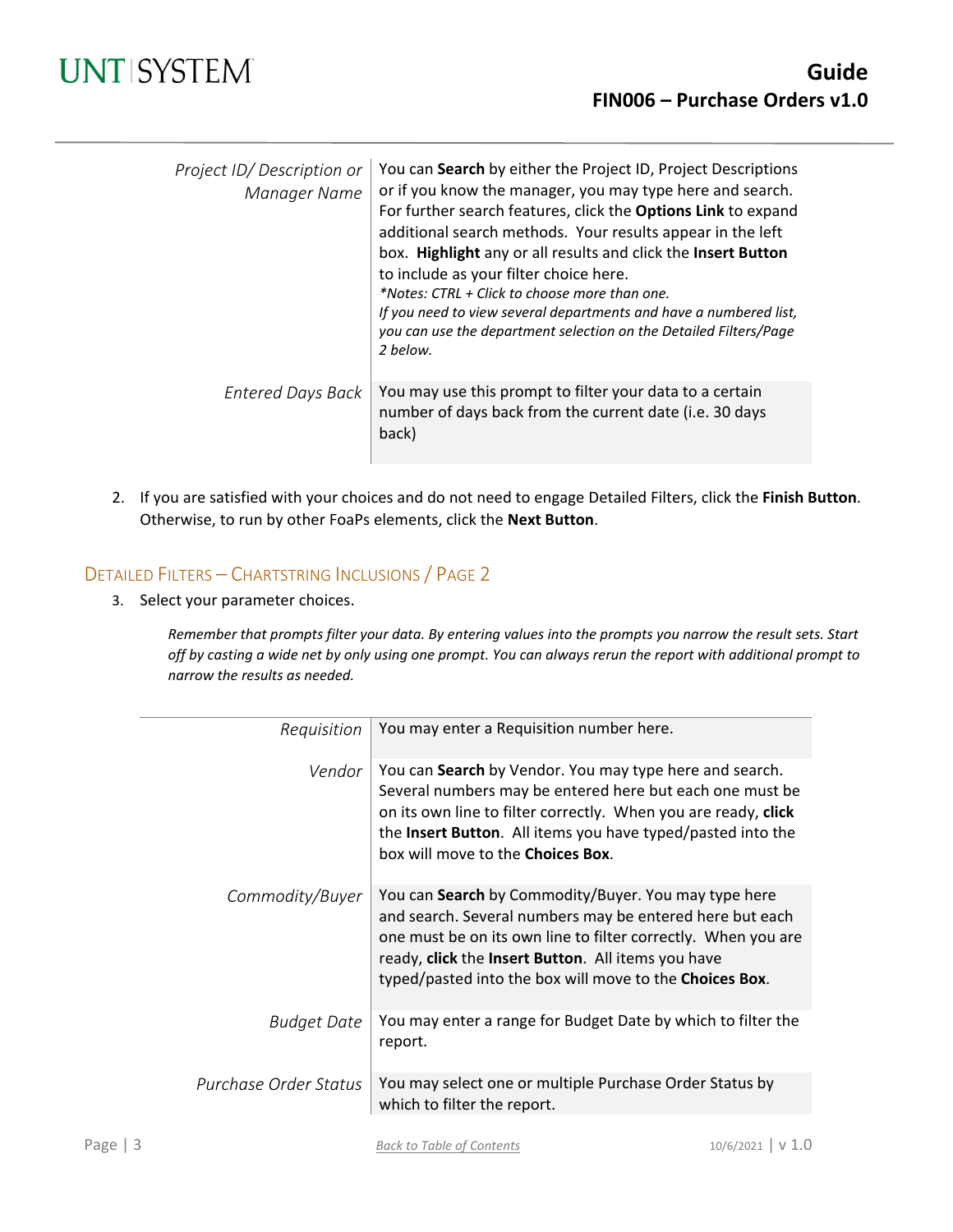4. If you are satisfied with your choices and do not need to engage FOAPs exclusion Filters, click the **Finish Button**. Otherwise, to run by excluding particular FoaPs elements, click the **Next Button**.

#### DETAILED FILTERS – CHARTSTRING INCLUSIONS / PAGE 3

5. Select your parameter choices.

*Remember that prompts filter your data. By entering values into the prompts you narrow the result sets. Start off by casting a wide net by only using one prompt. You can always rerun the report with additional prompt to narrow the results as needed.*

| <b>Fund Category</b> | You can either enter a Fund Cat within this box or paste.<br>Several numbers may be entered here but each one must be<br>on its own line to filter correctly. When you are ready, click<br>the Insert Button. All items you have typed/pasted into the<br>box will move to the Choices Box.                |
|----------------------|------------------------------------------------------------------------------------------------------------------------------------------------------------------------------------------------------------------------------------------------------------------------------------------------------------|
| Fund                 | If you know a particular Fund you would like to filter by,<br>enter here. When you are ready, click the Insert Button. All<br>items you have typed/pasted into the box will move to the<br><b>Choices Box.</b>                                                                                             |
| Function             | If you know a particular Function you would like to filter by,<br>enter here. When you are ready, click the Insert Button. All<br>items you have typed/pasted into the box will move to the<br><b>Choiecs Box.</b>                                                                                         |
| Department           | If you chose Department(s) on the first page, they will<br>automatically appear here. You can type or paste multiple<br>choices additionally within the Right Box to insert additional<br>or from a list. When you are ready be sure to click the Insert<br>Button to add your entries to the Choices Box. |
| Account              | If you know a particular Account you would like to filter by,<br>enter here. When you are ready, click the Insert Button. All<br>items you have typed/pasted into the box will move to the<br><b>Choices Box.</b>                                                                                          |
| Project              | If you chose Project(s) on the first page, they will<br>automatically appear here. You can type or paste multiple<br>choices additionally within the Right Box to insert additional<br>or from a list. When you are ready be sure to click the Insert<br>Button to add your entries to the Choices Box.    |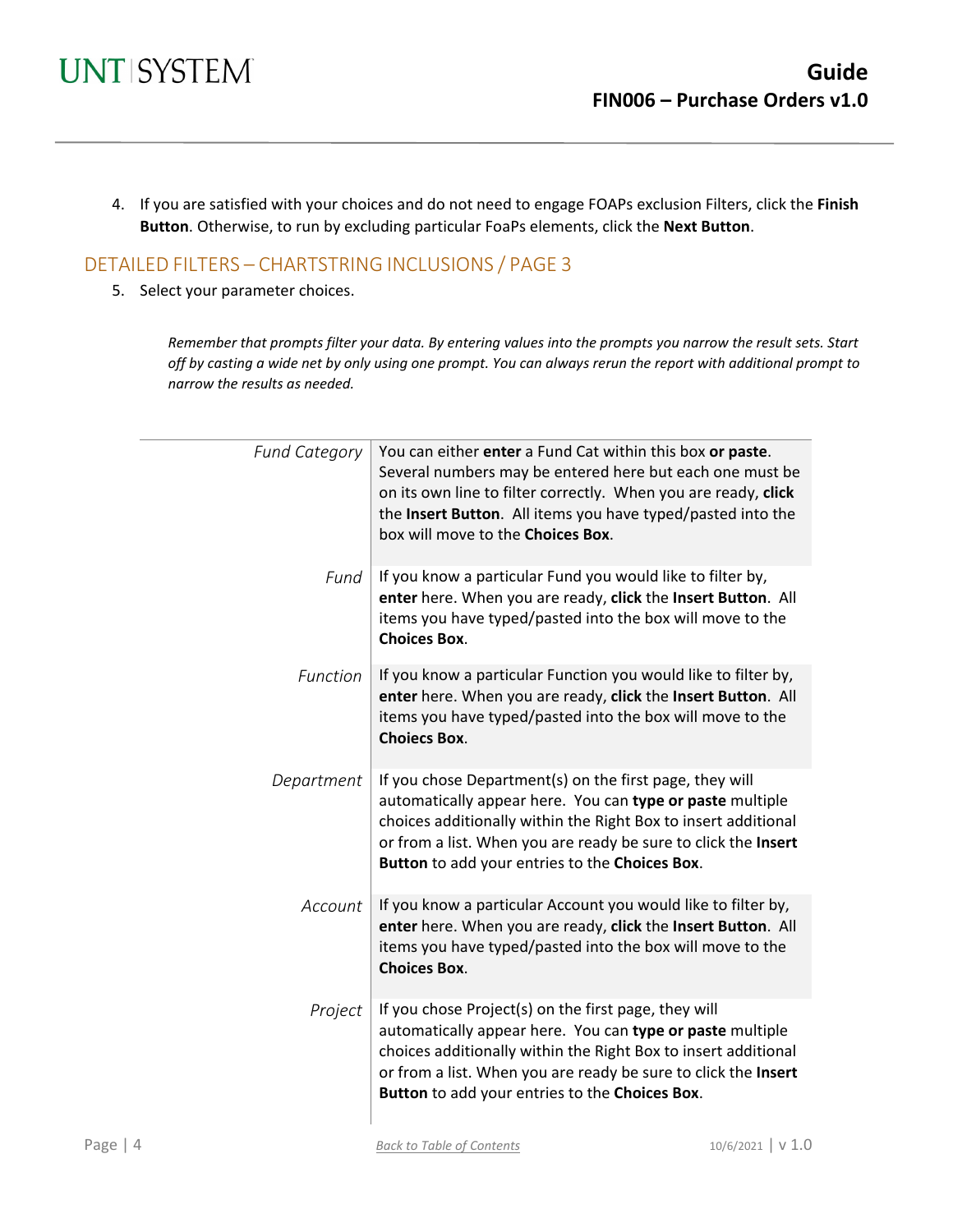| PC Business Unit | Available PCBUs are displayed in the dropdown. If you know<br>a particular PC Business Unit you would like to filter by,<br>select it here. If using a PCBU, only one may be filtered for<br>at a time               |
|------------------|----------------------------------------------------------------------------------------------------------------------------------------------------------------------------------------------------------------------|
| Activity         | I If you know a particular Activity you would like to filter by,<br>enter here. When you are ready, click the Insert Button. All<br>items you have typed/pasted into the box will move to the<br><b>Choices Box.</b> |
| Program          | If you know a particular Program you would like to filter by,<br>enter here. When you are ready, click the Insert Button. All<br>items you have typed/pasted into the box will move to the<br><b>Choices Box.</b>    |
| Purpose          | If you know a particular Purpose you would like to filter by,<br>enter here. When you are ready, click the Insert Button. All<br>items you have typed/pasted into the box will move to the<br><b>Choices Box.</b>    |
| Site             | If you know a particular Site you would like to filter by, enter<br>here. When you are ready, click the Insert Button. All items<br>you have typed/pasted into the box will move to the Choices<br>Box.              |

4. If you are satisfied with your choices and do not need to engage FOAPs exclusion Filters, click the **Finish Button**. Otherwise, to run by excluding particular FoaPs elements, click the **Next Button**.

#### DETAILED FILTERS – CHARTSTRING EXCLUSIONS / PAGE 4

6. Select your parameter choices.

*Remember that prompts filter your data. By entering values into the prompts you narrow the result sets. Start off by casting a wide net by only using one prompt. You can always rerun the report with additional prompt to narrow the results as needed.*

| <i>Et al</i> The strings listed here mirror the Inclusions descriptions |
|-------------------------------------------------------------------------|
| listed for the previous page.                                           |

7. When you are satisfied with your choices, **click** the **Finish Button** to run the report. *\*If you need to make changes or want to check your filters, you can click the Back Button at any time to review and click the Finish Button from any point without having to re-enter your information.*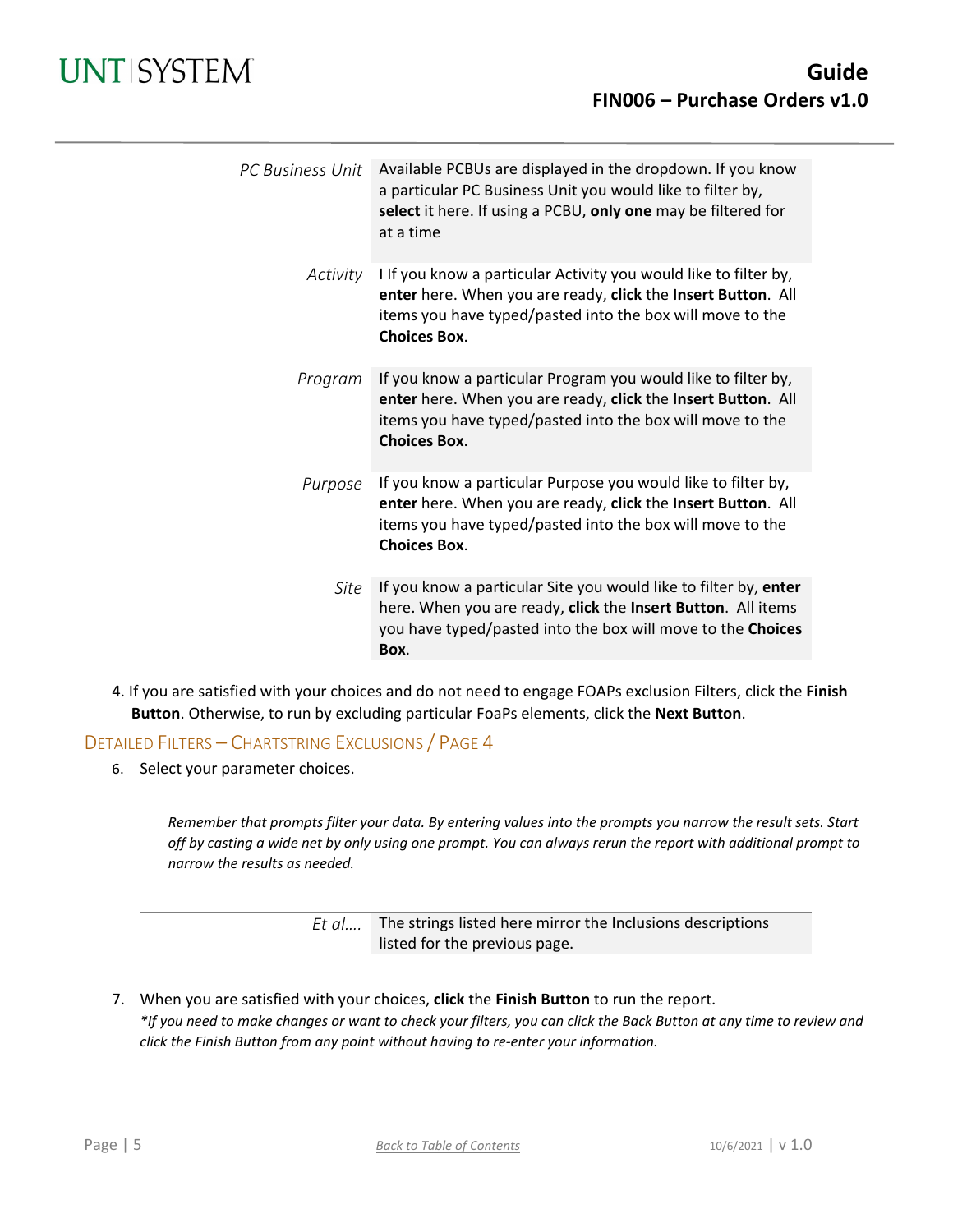# Report Results

|                                       | <b>Report Results</b>              |                 |               |        |                                         |         |             |         |         | Purchase Order Info                                                                           |                                                |                    |              |      |                                |           |
|---------------------------------------|------------------------------------|-----------------|---------------|--------|-----------------------------------------|---------|-------------|---------|---------|-----------------------------------------------------------------------------------------------|------------------------------------------------|--------------------|--------------|------|--------------------------------|-----------|
| JUNT SYSTEM                           |                                    |                 |               |        |                                         |         |             |         |         |                                                                                               |                                                |                    |              |      | <b>Purchase Orders</b>         |           |
|                                       | Purchase Order: HS763 - 0000182395 |                 |               |        | Vendor: Apple Computer Inc (0000008715) |         |             |         |         |                                                                                               | Purchase Order Total: \$722.00 (Terms - 30DYS) |                    |              |      |                                |           |
|                                       | Purchase Status: Discatched        |                 |               |        | Received Status: R                      |         |             |         |         | <b>Requisition: 0000150192</b>                                                                |                                                |                    |              |      |                                | Line info |
|                                       | Change Order Number: 0 Seq: 0      |                 |               |        | Entered Date: Sep 13, 2021              |         |             |         |         | Approval Date: Sep 13, 2021                                                                   |                                                |                    |              |      |                                |           |
| Line Line Desa<br>Number<br>1 Macmini |                                    | <b>Quantity</b> |               |        | Unit of Measure<br>EA:                  |         |             |         |         | Change<br>Matus<br>Commodity<br>Unchanged 204-<br>52 - Computers<br>Controlled Less<br>\$5000 | <b>Commodity</b><br>Buret                      |                    |              |      | <b>Line Amount</b><br>\$643.00 |           |
| Dist Line Num                         | Location<br>Account                | Department      | Fund Category | Fund   | Funotion                                | Project | PC Bus Unit | Addvity | Program | Purpose                                                                                       | 5.00                                           | <b>Budget Date</b> | Quantity/Pot |      | <b>Line Amount</b>             |           |
|                                       | <b>BSCP 400</b><br>53104           | 300200          | 200           | 830029 | 100                                     |         |             |         |         | 13792                                                                                         |                                                | Sep 10, 2021       |              |      | \$643.0                        |           |
|                                       |                                    |                 |               |        |                                         |         |             |         |         |                                                                                               |                                                | Line Total         |              | 1.00 | 641.00                         |           |

#### REPORT FEATURES

- The report will show Purchase Order information such as status, vendor, approval date, total, and line information
- Requisition Info at the top shows a purchase order's overall information
- Line info at the bottom will show all the lines relevant to the purchase order and the information with it

#### DRILL-THROUGH OPTIONS

Drill-through options are not available for this report.

# Cognos Report Functionalities

#### LAYOUT OVERVIEW

- Report results are typically displayed in an interactive HTML on screen style.
- Based on your selections, if any, the report will only display results that match your initial filtering choices.
- Reports on screen may combine the Level Number result with the Description for that level in one single column. *(Report results exported to XLS will break these out, see Run Report and Down Load section below.)*
- If there is an error in your request or no results can be produced, you get a return message showing the parameters you chose that produced these results. *(See th[e Error Results section](#page-6-0) below for more information or to troubleshoot.)*

|              | C9000 - Suspense<br>and Clearing           | D9100 - Expense<br>Clearing    | 91003 - Undistributed P-<br>Card Exp | 649.25        | 649.25          |  |
|--------------|--------------------------------------------|--------------------------------|--------------------------------------|---------------|-----------------|--|
|              |                                            |                                | 91005 - Undistributed<br>Trav CC Exp | 0.00          | 0.00            |  |
|              |                                            |                                | Total                                | 649.25        | 649.25          |  |
|              |                                            | Total                          |                                      | 649.25        | 649.25          |  |
|              | Total                                      |                                |                                      | 34,170,371.53 | 34, 170, 371.53 |  |
| Total        |                                            |                                |                                      | $\Omega$      | $\Omega$        |  |
| Sep 29, 2021 |                                            |                                | 12:03:59 PM<br>1                     |               |                 |  |
|              | $\overline{\wedge}$ Top $\uparrow$ Page up | L Page down<br>$\times$ Bottom |                                      |               |                 |  |
|              | <b>Report - Total</b>                      |                                |                                      |               |                 |  |
|              |                                            |                                | ↑ Page up ↓ Page down ↓ Bottom       |               |                 |  |

• Use the **"Page Down" Link** at the bottom left to see additional pages (if any).